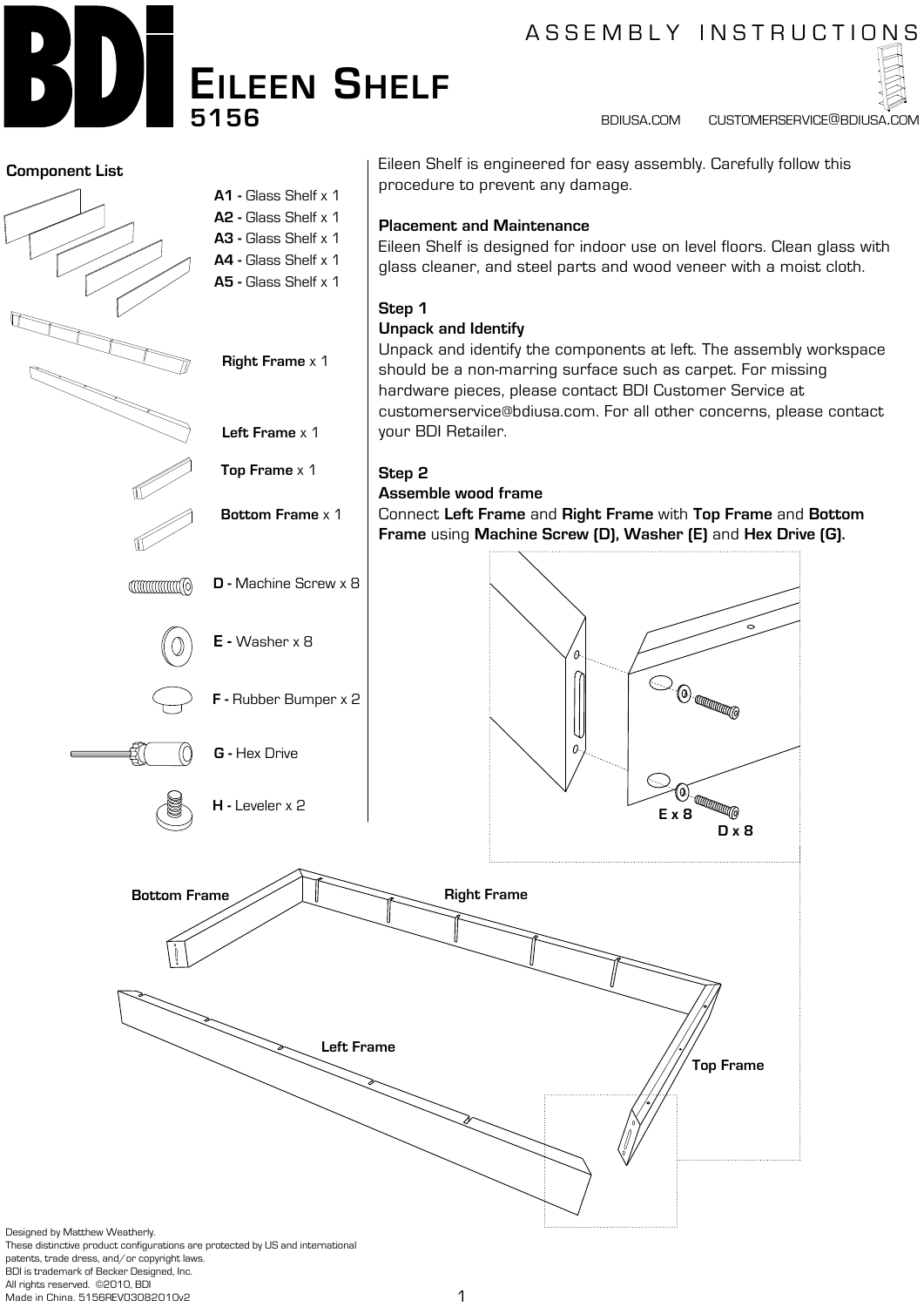#### **Step 3 Install Levelers and Rubber Bumper Inserts** Install **Levelers (H)** and **Rubber Bumper Inserts (F)** as shown below.



## **Step 4 Install Glass Shelves**

Install glass shelves to all slot locations on left frame and right frame.



# **Step5**

#### **Secure Glass Shelves**

Once shelves have been installed, tighten the plastic threaded insert on the bottom of shelf bracket using a Phillips screwdriver.